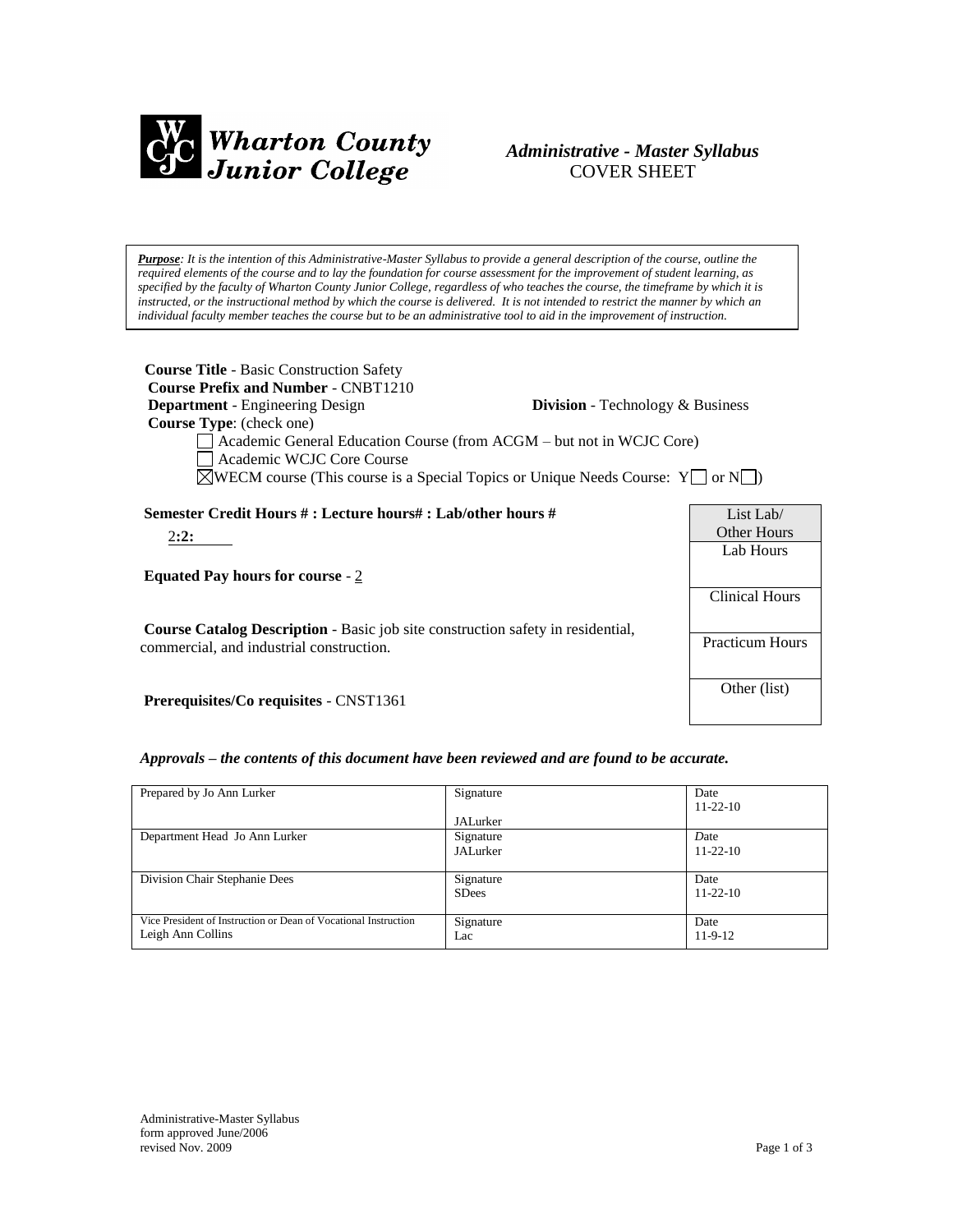

**I. Topical Outline** – Each offering of this course must include the following topics (be sure to include information regarding lab, practicum, clinical or other non-lecture instruction):

Role of Construction Personnel in Safety and Health Job Safety and Hazard Analysis OSHA Construction Standard and Related Safety Practices Construction Safety and Health Basic Electrical Safety Material Handling and Storage Large Equipment Hazards Access Hazards Fire Protection and Prevention Personal Protective Equipment Noise Exposure Bloodborne Pathogens Airborne Pathogens Hazardous Waste Operations and Emergency Response Accident Investigation, Reporting and Record Keeping Promoting Safety Identify and Control Safety on Construction Sites Reduce Worker Injuries and Increase Productivity Ethics and Safety

#### **II. Course Learning Outcomes**

| <b>Course Learning Outcome</b>                                                                                                                                                                                                           | <b>Method of Assessment</b>                                                                            |
|------------------------------------------------------------------------------------------------------------------------------------------------------------------------------------------------------------------------------------------|--------------------------------------------------------------------------------------------------------|
| Define terms used in construction safety; discuss local, state,<br>and national standards of safety on the job site; list and<br>describe the common hazardous materials and processes; and<br>develop a tool box talk for the job site. | Quizzes on factual material; Major Project -- oral presentation<br>of "Tool Box Talk for the Job Site" |

#### **III. Required Text(s), Optional Text(s) and/or Materials to be Supplied by Student.**

Construction Safety and the OSHA Standards; by Dr. David L. Goetsch -- Prentice Hall Safety Orientation Pocket Guide, Paperback, 2/E; NCCER -- Prentice Hall

#### **IV. Suggested Course Maximum** - 20

#### **V. List any specific spatial or physical requirements beyond a typical classroom required to teach the course**.

Administrative-Master Syllabus form approved June/2006 revised Nov. 2009 Page 2 of 3 none